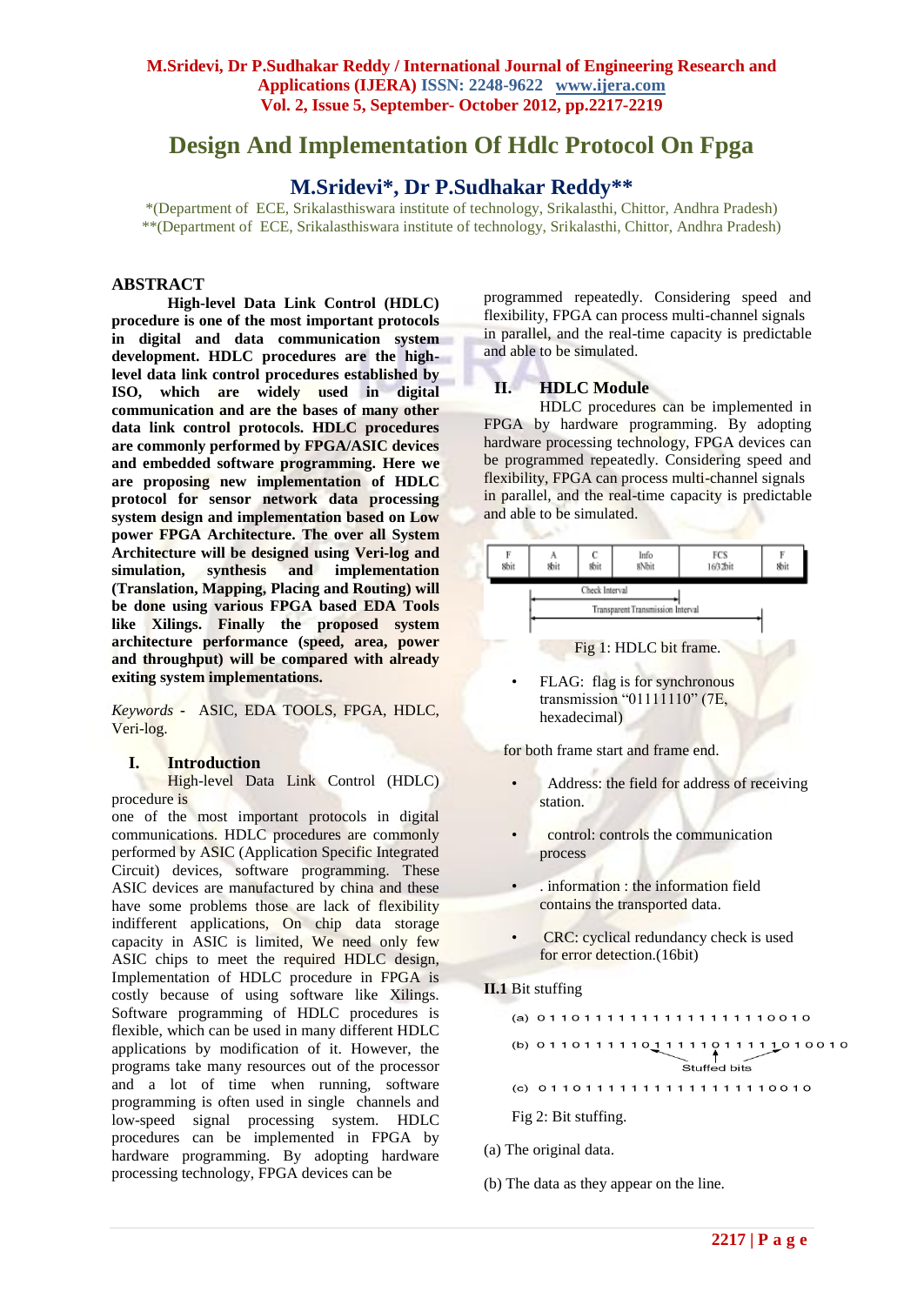# **M.Sridevi, Dr P.Sudhakar Reddy / International Journal of Engineering Research and Applications (IJERA) ISSN: 2248-9622 www.ijera.com Vol. 2, Issue 5, September- October 2012, pp.2217-2219**

(c) The data as they are stored in receiver's memory after unstuffing.

|                |  | Data sent<br>0001111111001111101000            |  |                 |  |  |                 |  |  |
|----------------|--|------------------------------------------------|--|-----------------|--|--|-----------------|--|--|
| Frame sent     |  | Stuffed                                        |  |                 |  |  |                 |  |  |
|                |  | Flag Address Control  000111110110011111001000 |  |                 |  |  | <b>FCS</b> Flag |  |  |
| Frame received |  |                                                |  | Extra 2<br>bits |  |  |                 |  |  |
|                |  | Flag Address Control 000111110110011111001000  |  |                 |  |  | <b>FCS</b> Flag |  |  |
| Unstuffed      |  |                                                |  |                 |  |  |                 |  |  |
|                |  |                                                |  |                 |  |  |                 |  |  |
|                |  | Data received                                  |  |                 |  |  |                 |  |  |
|                |  |                                                |  |                 |  |  |                 |  |  |

Fig 3: Bit stuffing and removing.

And the proposed technique has the new architecture by including some of the techniques like pipeline, resource sharing and will further investigating the optimization of various system parameters (area, power, throughput, etc). Even I am including some application (Network Sensor Data Processing) for this proposed system.

# II.2 CSC

The cyclic redundancy check, or CRC, is a technique for detecting errors in digital data, but not for making corrections when errors are detected. The user data which should be a multiple of 8 bits;"CRCL" and "CRCM" are the 8 bits of LSB and MSB of 16 bit CRC(Cyclic Redundancy Check). The frame check sequence(FCS) to check the data transmission reliability. The FCS is zero insertion and removal for transparent transmission.



Fig 4: HDLC module design.

| urrent Simulatio<br><b>Time: 1000 ns</b> |                   | n                |                   | 30               |                     |                   | 60                    |                      |                       | 90                |                   |
|------------------------------------------|-------------------|------------------|-------------------|------------------|---------------------|-------------------|-----------------------|----------------------|-----------------------|-------------------|-------------------|
| ■ M ChSel[2:0]                           | 3 <sub>h4</sub>   | 3 <sub>h0</sub>  | 3 <sub>h</sub>    | 3 <sub>h2</sub>  | 3 <sup>n</sup> 3    | 3 <sub>h</sub>    | 3 <sup>n</sup> h5     | 3 <sup>n</sup> h6    | 3 <sub>h7</sub>       | 3 <sub>h0</sub>   | 3 <sup>th1</sup>  |
| &I ChSel[2]                              |                   |                  |                   |                  |                     |                   |                       |                      |                       |                   |                   |
| &TChSel[1]                               | $\theta$          |                  |                   |                  |                     |                   |                       |                      |                       |                   |                   |
| <b>M</b> ChSel[0]                        | $\overline{0}$    |                  |                   |                  |                     |                   |                       |                      |                       |                   |                   |
| <b>&amp;I</b> ADCEna                     | 1                 |                  |                   |                  |                     |                   |                       |                      |                       |                   |                   |
| <b>B</b> & Ch0[7:0]                      | 8'h11             | 8 <sup>h00</sup> | 8'h01             | 8 <sup>th1</sup> | 8'h01               | 8'h11             | 8'h01                 | 8'h11                | 8'h01                 | 8'h11             | 8'h01             |
| <b>¤ MCh1[7:0]</b>                       | 8'h12             | 8'h00            | 8'h02             | 8'h12            | 8 <sup>h</sup><br>m | 8 <sup>th12</sup> | 8 <sup>h</sup><br>102 | 12<br>8 <sup>1</sup> | i02<br>8 <sup>h</sup> | 8'h12             | 8 <sup>h</sup> 02 |
| <b>□ M</b> Ch2[7:0]                      | 8'h13             | 8'h00            | 8'h03             | 8'h13            | 8'h03               | 8'h13             | 8'h03                 | 8'h13                | 8'h03                 | 8'h13             | 8 <sub>h03</sub>  |
| <b>□ M Ch3[7:0]</b>                      | 8 <sup>h</sup> 14 | 8'h00            | 8'h04             | 8'h14            | 8'h04               | 8'h14             | 8'h04                 | 8'h14                | 8'h04                 | 8'h14             | 8'h04             |
| <b>¤ 경</b> Ch4[7:0]                      | 8'h15             | 8'h00            | 8'h05             | 8 <sup>h15</sup> | 8 <sup>h05</sup>    | 8'h15             | 8'h05                 | 8'h15                | 8'h05                 | 8'h15             | 8'h05             |
| <b>□ M</b> Ch5[7:0]                      | 8 <sup>h16</sup>  | 8'h00            | 8'h06             | 8'h16            | 8'h06               | 8'h16             | 8'h06                 | 8'h16                | 8'h06                 | 8 <sup>n</sup> 16 | 8'h06             |
| <b>□ M Ch8[7:0]</b>                      | 8'h17             | 8'h00            | 8'h07             | 8 <sup>th1</sup> | 8'h07               | 8'h17             | 8'h07                 | 8 <sup>th17</sup>    | 8'h01                 | 8 <sup>h17</sup>  | 8'h07             |
| <b>¤ 54 Ch7[7:0]</b>                     | 8'h18             | 8'h00            | <b>8'h08</b>      | 8'h18            | 8'h08               | 8'h18             | 8'h08                 | 8'h18                | 8'h08                 | 8'h18             | 8'h08             |
| <b>¤ MADCDa</b>                          | 8'h15             | 8'h00            | 8 <sup>h</sup> 02 | 8'h13            | 8 <sub>h</sub> 04   | 8 <sup>n</sup> 15 | 8'h06                 | 8'h17                | 8'h08                 | 8'h11             | 8 <sub>h02</sub>  |
|                                          |                   |                  |                   |                  |                     |                   |                       |                      |                       |                   |                   |

Fig 5: HDLC Transmitter output.

|                                                | <b>Device Utilization Summary</b> |                  |                    |                |  |  |  |  |  |
|------------------------------------------------|-----------------------------------|------------------|--------------------|----------------|--|--|--|--|--|
| <b>Logic Utilization</b>                       | Used                              | <b>Available</b> | <b>Utilization</b> | <b>Notefs]</b> |  |  |  |  |  |
| Number of Slice Flip Flops                     | 104                               | 17.344           | 12                 |                |  |  |  |  |  |
| Number of 4 input LUTs                         | 228                               | 1734             | 1%                 |                |  |  |  |  |  |
| <b>Logic Distribution</b>                      |                                   |                  |                    |                |  |  |  |  |  |
| Number of accupied Slices                      | 151                               | 8,672            | 12                 |                |  |  |  |  |  |
| Number of Slices containing only related logic | 151                               | 151              | 100%               |                |  |  |  |  |  |
| Number of Slices containing unrelated logic    | $\theta$                          | 151              | Ü.                 |                |  |  |  |  |  |
| Total Number of 4 input LUTs                   | 267                               | 1734             | 12                 |                |  |  |  |  |  |
| Number used as logic                           | 212                               |                  |                    |                |  |  |  |  |  |
| Number used as a route-finu                    | 39                                |                  |                    |                |  |  |  |  |  |
| Number used for Dual Port RAMs                 | 16                                |                  |                    |                |  |  |  |  |  |
| Number of banded IDBs                          | 79                                | 250              | 31%                |                |  |  |  |  |  |
| Number of BLIFGMLIX:                           | $\overline{c}$                    | 24               | 8%                 |                |  |  |  |  |  |

Table 1: HDLC transmitter device utilization.



Fig 6: HDLC Receiver output.

|                                                | <b>Device Utilization Summary</b> |                          |                    | E       |
|------------------------------------------------|-----------------------------------|--------------------------|--------------------|---------|
| <b>Logic Utilization</b>                       | <b>Ilsed</b>                      | <b>Available</b>         | <b>Utilization</b> | Note(s) |
| <b>Total Number Slice Registers</b>            | 102                               | 17.344                   | 32                 |         |
| Number used as Flip Flops                      | 74                                |                          |                    |         |
| Number used as Latches                         | $\overline{\mathbf{z}}$           |                          |                    |         |
| Number of 4 input LUTs                         | 119                               | 17,344                   | 12                 |         |
| <b>Logic Distribution</b>                      |                                   |                          |                    |         |
| Number of occupied Slices                      | $\overline{\mathcal{L}}$          | 8.672                    | 12                 |         |
| Number of Slices containing only related logic | 9G                                | 96                       | 100%               |         |
| Number of Slices containing unrelated logic    | o                                 | $\frac{4}{5}$            | 欣                  |         |
| <b>Total Number of 4 input LUTs</b>            | 150                               | 17.344                   | 12                 |         |
| Number used as logic                           | 103                               |                          |                    |         |
| Number used as a route-thru                    | 31                                |                          |                    |         |
| Number used for Dual Port RAMs                 | 16                                |                          |                    |         |
| Number of bonded IDBs                          | $\frac{1}{2}$                     | 250                      | 16%                |         |
| IDB Fig Flops                                  | 8                                 |                          |                    |         |
| IDB Latches                                    | 16                                |                          |                    |         |
| Number of BLIFGMI DGs                          | $\overline{\phantom{a}}$          | $\overline{\mathcal{U}}$ | 82                 |         |

Table 2: HDLC receiver device utilization.

# **III. Conclusion**

We designed HDLC procedures' sending and receiving RTL level modules in Veri-log, and downloaded them into FPGA and had them tested successfully, and also we have overcome the problems existed in the previous technique that uses ASIC which is not flexible so this proposed method